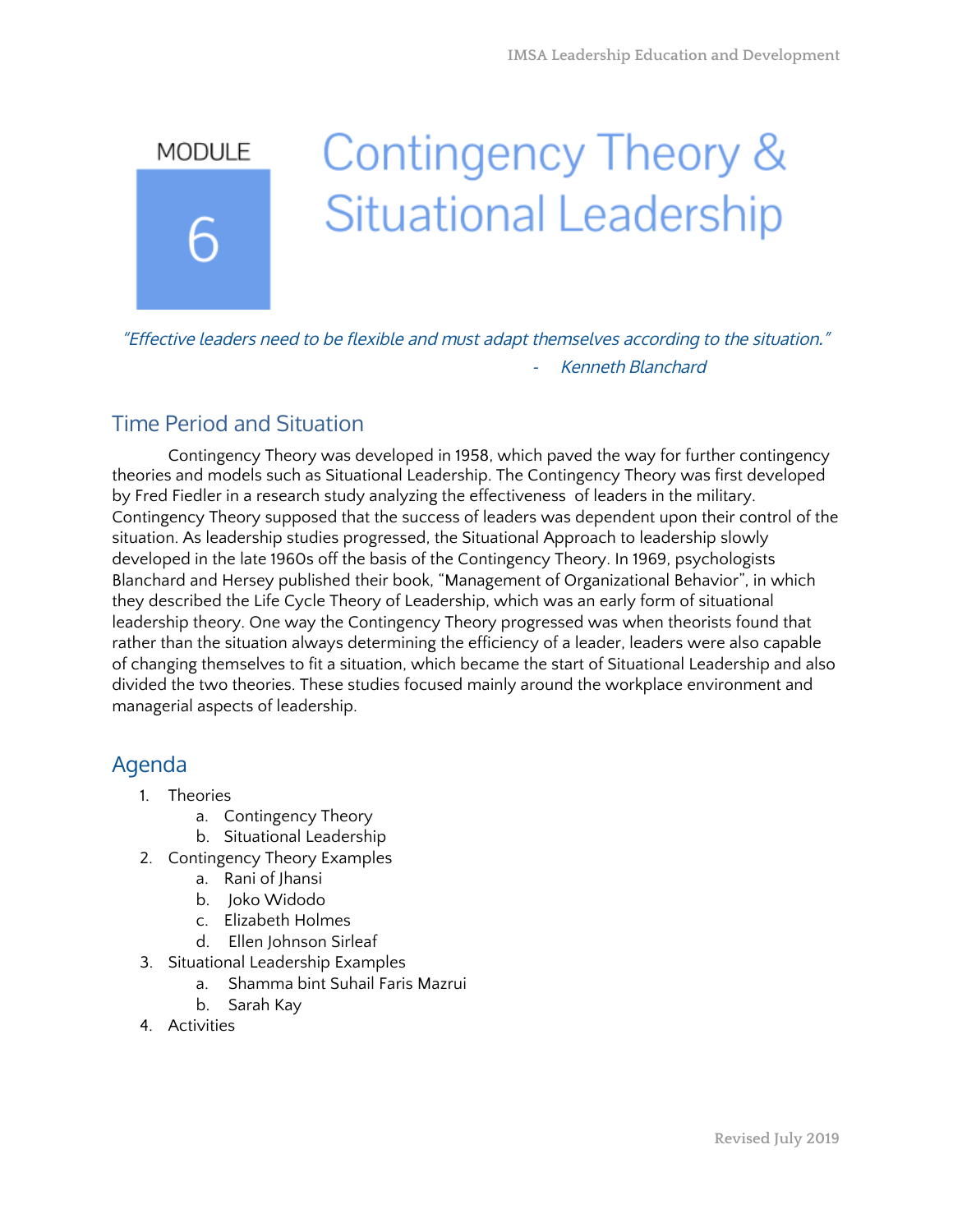### Student Objectives:

- 1. Students will be able to understand the fundamentals of Contingency Theory and Situational Leadership.
- 2. Students will be able to differentiate between the two theories.
- 3. Students will understand the tools utilized in Contingency Theory and how they interact with each other.
- 4. Students will understand the scale of Situational Leadership and the dimensions that influence the efficiency of each style.

### Facilitation Notes:

- Show videos whenever possible to break up your speaking, especially the Sarah Kay TED talk.
- Make sure you talk about how Elizabeth Holmes was only a successful leader in a relationship-oriented setting, but wasn't effective in the task-oriented project of building her "revolutionary" machine.
- Also note that Holmes was mentioned in Module 3: Style Approach. Make sure to clarify that leaders can be various types and she is an example of Contingency Theory in this module.
- Emphasize that situational leadership theory was an offshoot of the earlier contingency theory and the differences between the two.

### **Theories**

- 1. Contingency Theory
	- a. Contingency Theory is based on the idea that the effectivity of a leader is dependent upon how well their leadership style matches a given situation.
	- b. Least Preferred Coworker scale (LPC)
		- i. Applying contingency theory relies on the LPC (Least-Preferred Coworker) scale. Fred Fiedler developed the LPC scale which measures an individual's leadership orientation using the idea that your leadership style can be described by your opinion on your least-preferred coworker to determine the situation in which you would thrive. The LPC scale assumes that people whose leadership style is more relationship-oriented tend to describe their least preferred coworkers in a more positive manner, while those whose style is task-oriented rate them more negatively. Again, people who are more relationship-motivated tend to describe their LPC in a more positive manner, and they would least prefer to work with a coworker who is friendly, supportive, and cooperative and as a result score high on the LPC scale. While those who are task-orientated describe their LPC in a more negative manner, and would least prefer to work with a coworker who is unfriendly, hostile, uncooperative, etc. and score low on the LPC scale. Individuals who rank higher on this test are considered to be relationship/people oriented because they are willing to work, while lower scorers are considered to be task oriented. The distinction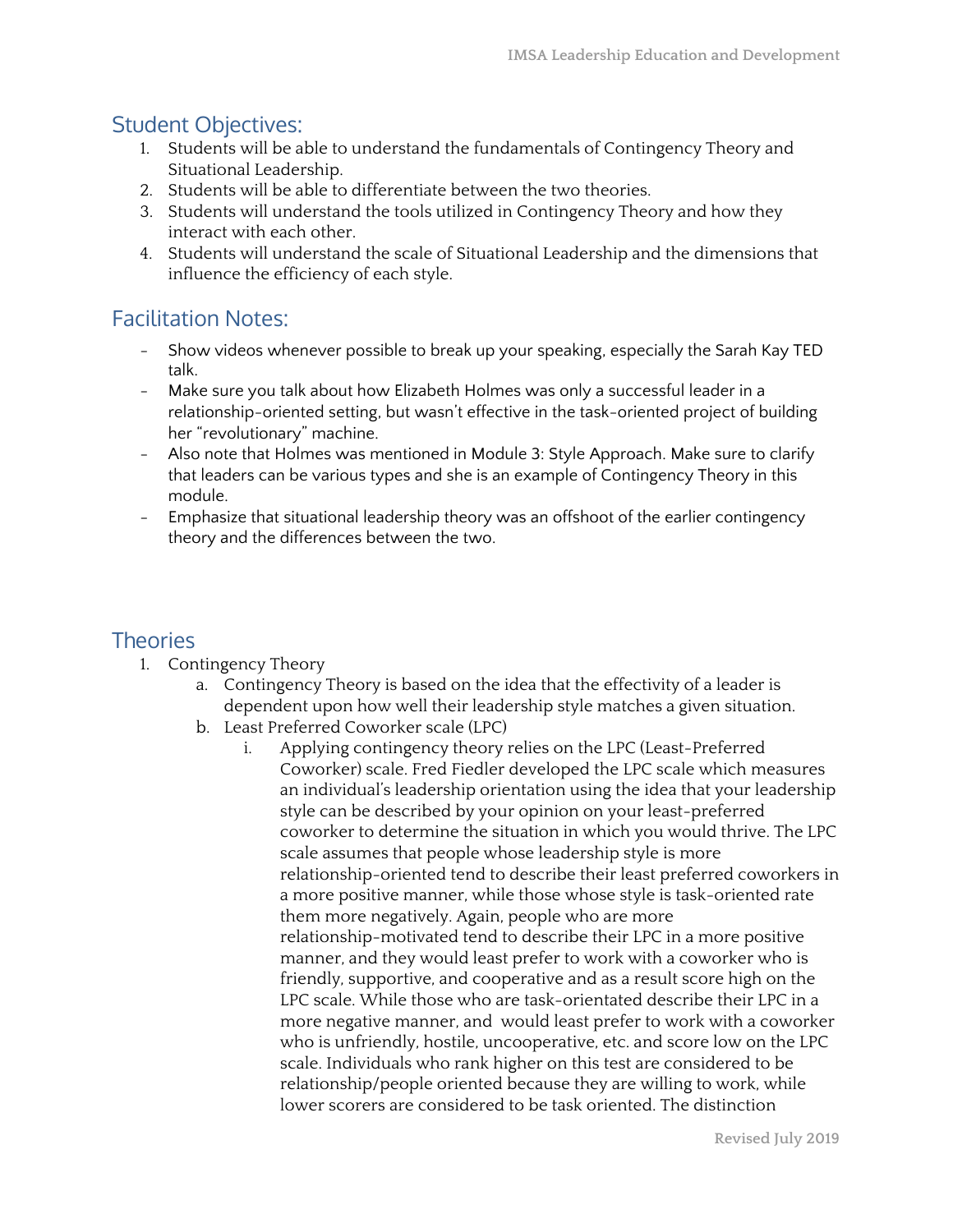between task oriented and relationship oriented leaders defines leaders' success in the contingency theory.

- c. Within contingency theory, a leader can find their fit in a situation by evaluating the situation using three principles:
	- i. Leader-member relation: how the leader interacts with team members
	- ii. Task Structure: how the tasks are set up by the leader
	- iii. Positional Power: how much power the leader has over the group
- d. Once all factors have been evaluated, the most effective leader of each situation is as follows:

| <b>Leader-Member</b><br><b>Relations</b> | <b>Task Structure</b> | <b>Leader's Position</b><br><b>Power</b> | <b>Most Effective Leader</b> |
|------------------------------------------|-----------------------|------------------------------------------|------------------------------|
| Good                                     | Structured            | Strong                                   | Low LPC                      |
| Good                                     | Structured            | Weak                                     | Low LPC                      |
| Good                                     | Unstructured          | Strong                                   | Low LPC                      |
| Good                                     | Unstructured          | Weak                                     | High LPC                     |
| Poor                                     | Structured            | Strong                                   | High LPC                     |
| Poor                                     | Structured            | Weak                                     | High LPC                     |
| Poor                                     | Unstructured          | Strong                                   | High LPC                     |
| Poor                                     | Unstructured          | Weak                                     | Low LPC                      |

#### 2. Situational Leadership

- a. The Situational Approach to leadership is based on the idea that a leader must adapt their leadership style to fit a given situation. The main difference between situational leadership and contingency theory is that situational leadership follows the idea that leadership style can be changed and adapted, while contingency theory does not.
- b. Situational Leadership is based on the idea that leadership has both directive and supportive behavior dimensions which comprise the style of a leader. To determine what is appropriate for a certain situation, the leader must analyze and process the situation and what the group needs and act accordingly. Based on the idea that the attitude and efficiency of the followers can change over time, situational leadership implies that leaders have to conform to meet their changes.
- c. The division of directive and supportive behaviors has served to create a spectrum of styles for leaders. This spectrum is divided into four main styles that are ideal for different situations: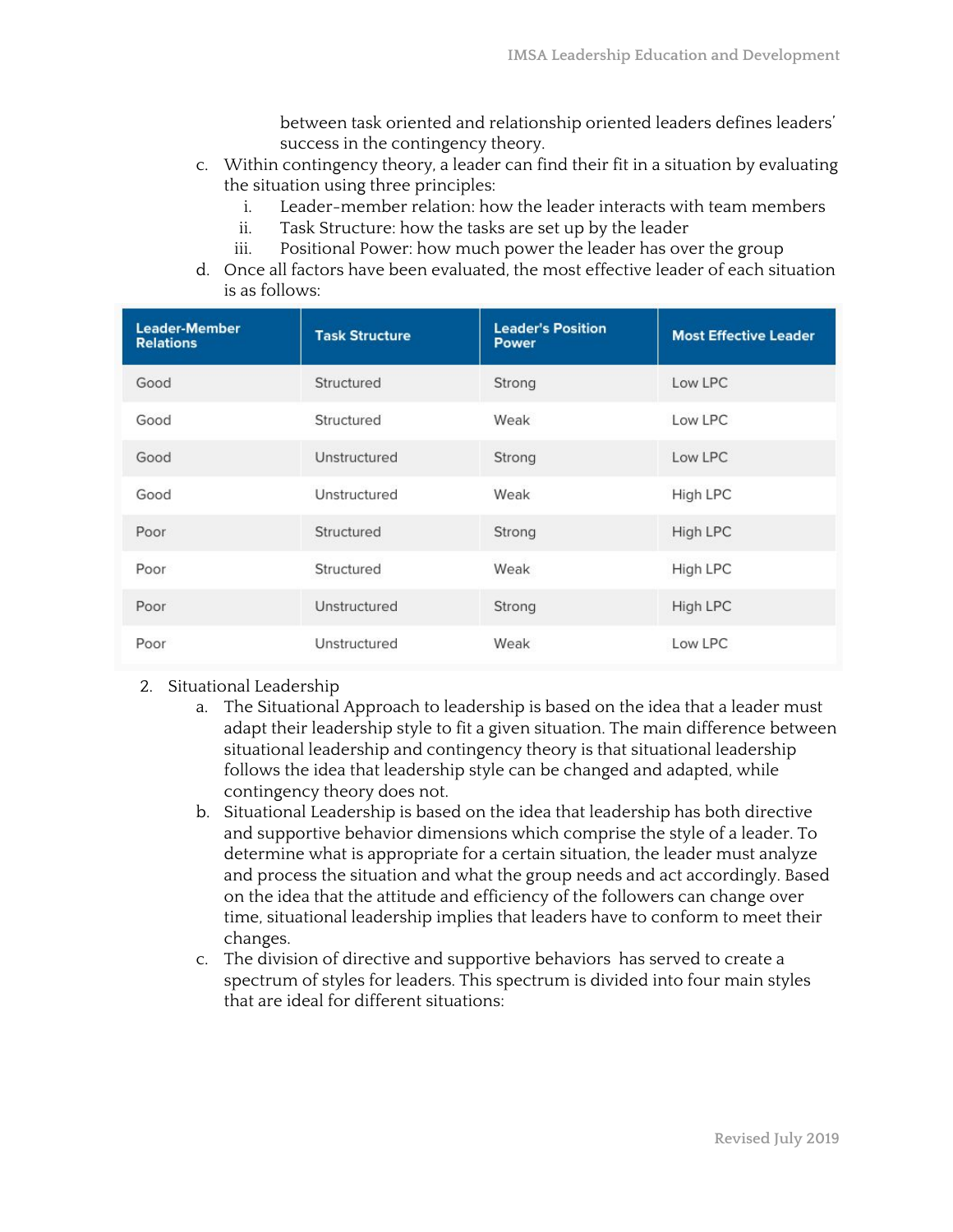

#### Figure 5.1 Situational Leadership<sup>®</sup> II

## Examples of Contingency Theory Rani of Jhansi (1828 - 1858)

**Resources:**

1.

#### 2. <https://www.britannica.com/biography/Lakshmi-Bai> **CORE Crash Course (CCC):**

The Rani of Jhansi was an Indian queen who rebelled against unfair British annexation of her country. Her decision to join the movement against the British galvanized the mutineers, and she became a figurehead of the anti-British insurrection in 1857. As a rebel leader, she was respected by her troops as someone who held a personal stake in the fight; the British were threatening to take her kingdom away through politics. As a child, she had been trained to fight alongside the boys, and as an adult, she used those skills on the battlefield. Fighting next to her men disguised as a man herself, she fought fiercely. Ultimately, she, her kingdom, and the Indian rebellion were all vanquished. She died on the battlefield alongside her soldiers, shot by a British Hussar.

Her newly assumed role as a warrior queen contrasted with the status of other Indian women at the time, who did mostly nothing. The fact that her kingdom had been under attack her entire life led her to ride elephants instead of staying inside; she led her troops from the battlefield (a markedly different leadership style). She adapted to the situation she was placed in and she didn't choose to stick with the norm of Indian culture that placed women in the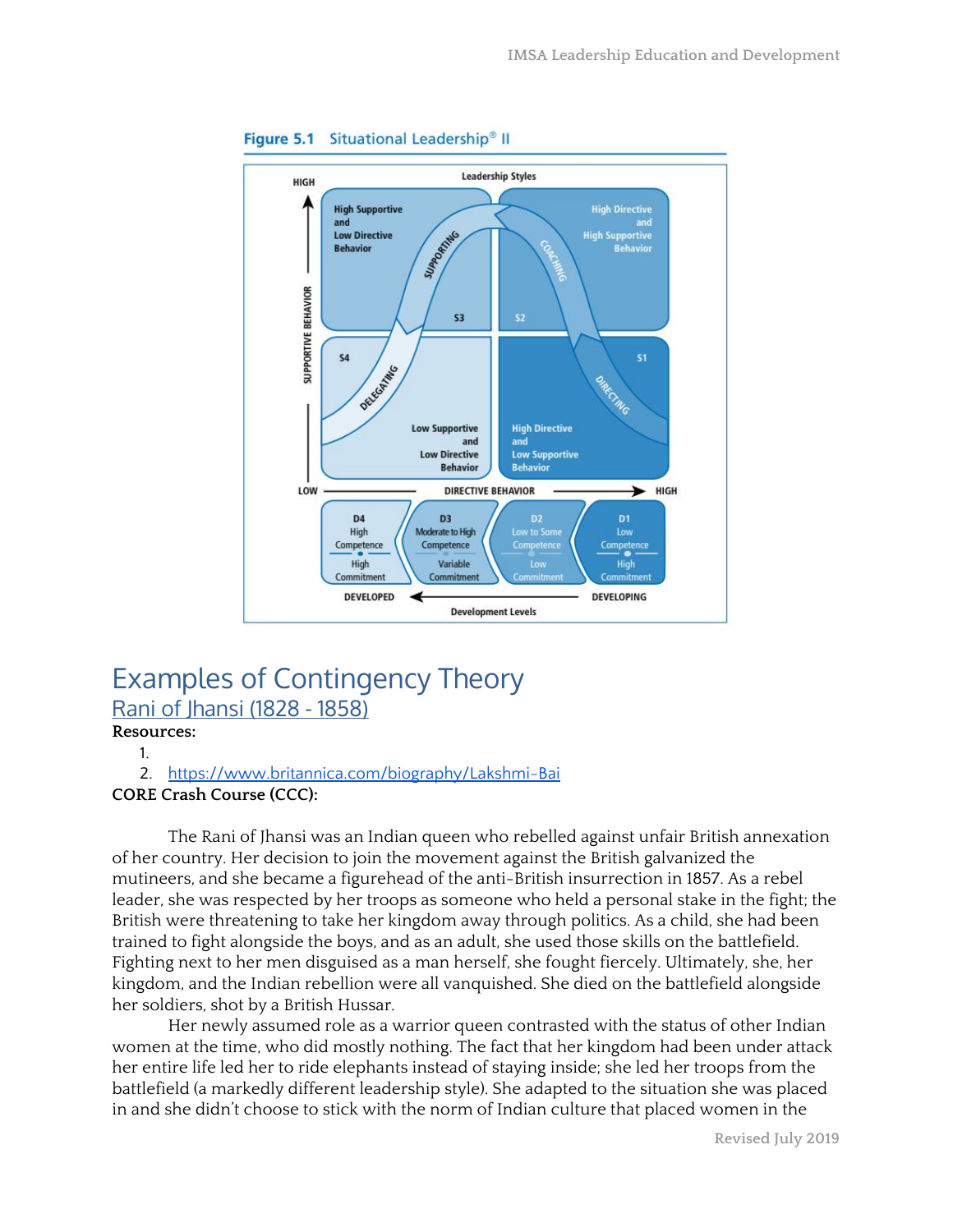situation of being in less of a position of power. As a result, we can consider Rani of Jhansi a good example of contingency leadership.

#### **Discussion Questions:**

- 1. Why do you think the Rani took a different leadership style in contrast to other Indian queens?
- 2. Does contingency leadership require extenuating circumstances such as a British invasion?
- 3. Is contingency leadership important in breaking societal barriers (gender, race, etc.)?

### Joko Widodo (1961 - Present Day)

#### **Resources:**

- **1.** [www.britannica.com/biography/Joko-Widodo](http://www.britannica.com/biography/Joko-Widodo)
- **2.** <https://www.cnn.com/2019/05/21/asia/indonesia-election-jokowi-intl/index.html>
- **3.** <https://time.com/4416354/indonesia-joko-jokowi-widodo-terrorism-lgbt-economy/>

#### **CORE Crash Course (CCC):**

Joko Widodo is the current president of Indonesia. He was raised in a lower class family and graduated from Gadjah Mada University in Indonesia with a degree in forestry engineering and began a career in furniture exporting. He was elected as the mayor of Surakarta, Indonesia in 2005 and was extremely successful in reducing the crime rate there. He was reelected for mayor in 2010 and elected president of Indonesia in 2014. Widodo is a populist candidate, which made him well liked and trusted among many of the people in Indonesia, especially the common classes. During his presidency, he has gained support for his attentiveness to the common people and their problems as well as his in-depth plans to solve problems such as aiding the poor. He has also implemented a large infrastructure drive to create roads, schools, airports, and other community-impacting structures as well as hiring a new chief of the national police. Widodo has also connected with his followers showing a more friendly, laid-back side through YouTube videos of him and his son. This shows adaption to the crowd he is trying to appeal towards. Not to mention, President Joko just got reelected, so he was clearly conveying the right points to the Indonesian citizens. President Joko can be considered a great example of contingency theory.

#### **Discussion Questions:**

- 1. Looking at Widodo's history, where do you think he would score on the LPC spectrum? What qualities does he possess that makes you think so?
- 2. Does he seem to be a good fit for his situation based on the three factors of Contingency theory? Explain.
- 3. How would you describe Widodo's leadership style? Does he seem more relationship-oriented or task-oriented?
- 4. Many say that Widodo's small scale changes, rather than tackling systematic issues directly, make him more of a tinkerer than a visionary. If this is true, is Widodo still a good fit for his leadership scenario?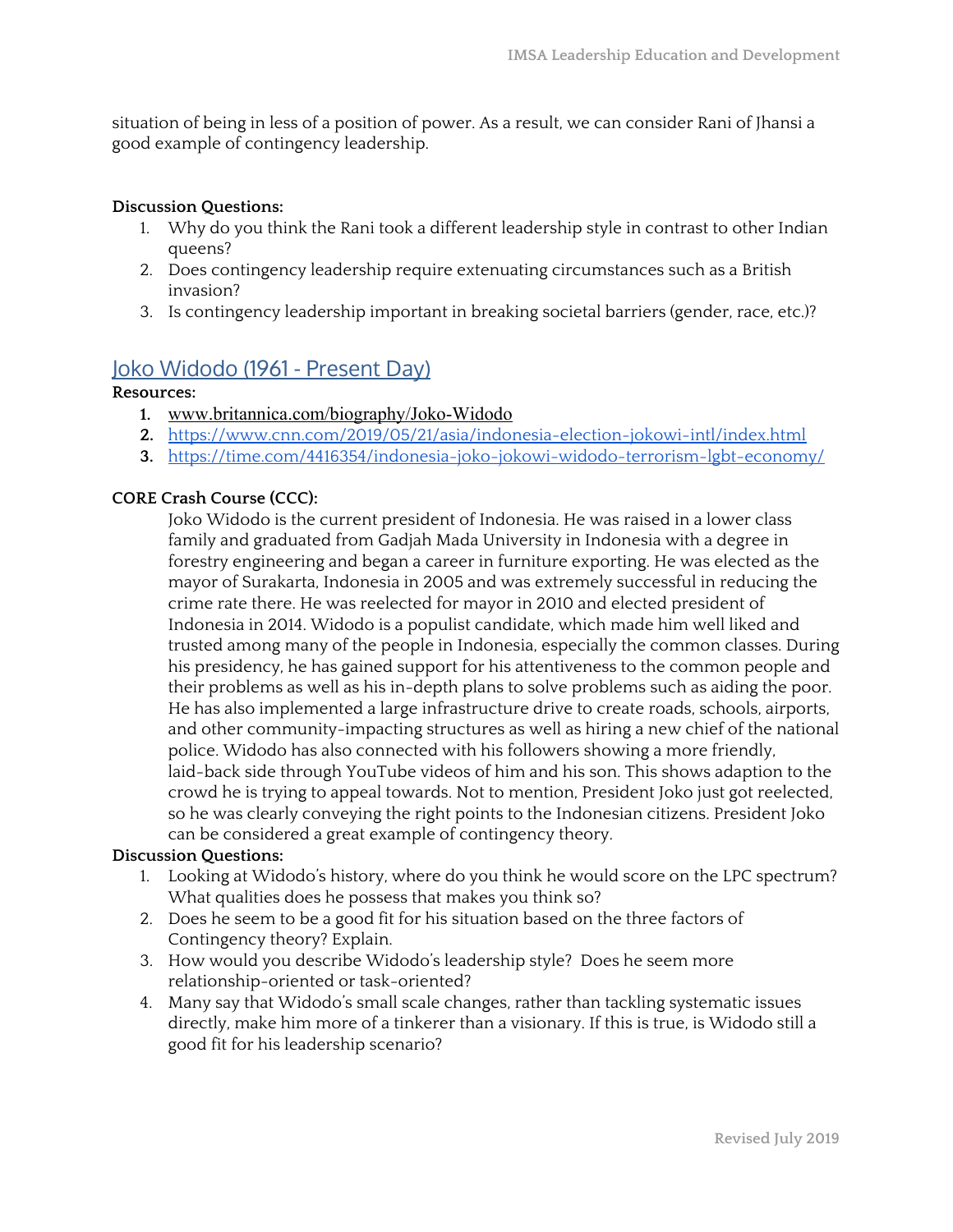### Elizabeth Holmes

#### **Resources:**

#### 1. <https://www.biography.com/business-figure/elizabeth-holmes>

#### **CORE Crash Course (CCC):**

Elizabeth Holmes is the founder and former CEO of Theranos, a health company that hoped to bring new technology to the field of phlebotomy (a practice of drawing blood from a patient). She claimed her revolutionary machines could run 200 potential medical exams with a single drop of blood. The idea became well-known and the valuation of the company exceeded nine billion dollars. Elizabeth aligned herself with many powerful men including Henry Kissinger, James Mattis, and George Shultz who continually praised her. However, soon after, a series of reports emerged that Holme's technology was a hoax and more than seven million tests it ran may have been inaccurate. It was soon discovered that Holmes never employed truly qualified employees, planned effectively, or ever did the tasks required to make her business work. Instead she spent her time forming relationships with the individuals who funded and marketed her idea. A popular theory states that Holmes may have faked her extremely deep voice to seem more assertive. **She is a representation of Contingency Theory as her leadership style was relationship-oriented, rather than task-oriented, and it was effective throughout the marketing of her product when the population was excited however once the population became skeptical she was no longer effective and was discovered as a fraud.**

**\*italics represent the important aspects of Contingency Theory that should be presented on Discussion Questions:**

- 1. In terms of Contingency Theory, would you consider Elizabeth Holmes relationship-oriented or task-oriented?
- 2. How does Holmes' situation change? Does the population's level of skepticism change the situation? In which situation do we see Elizabeth Holmes' leadership as effective? In which do we see it failing?

### Ellen Johnson Sirleaf (1938 - Present Day)

#### **Resources:**

#### 1. <https://www.britannica.com/biography/Ellen-Johnson-Sirleaf>

#### **CORE Crash Course (CCC):**

Ellen Johnson Sirleaf was born and raised in Monrovia, Liberia with a father who was the first indigenous Liberian to be a part of the national legislature. She attended the college of West Africa and later traveled to the United States to study economics and business administration. She earned her degree in public administration from Harvard University and returned to Liberia to be part of government service. She served as the assistant minister of finance and became well known for her personal financial integrity, though she had conflicts with both heads of the state. She was imprisoned twice and nearly executed. When running for a seat in the Senate in 1985, she criticized the military government and was given a 10-year prison sentence, of which she was shortly released and fled the country. She lived 12 years of exile in Kenya and the US while Liberia fell into civil war. Meanwhile, Sirleaf became a big name economist and worked as the director of the Regional Bureau for Africa. She ran for president in 1997 and was again sentenced to exile by the party she lost to when they accused her of treason. She ran again for president in 2005, promising to end civil dispute, corruption,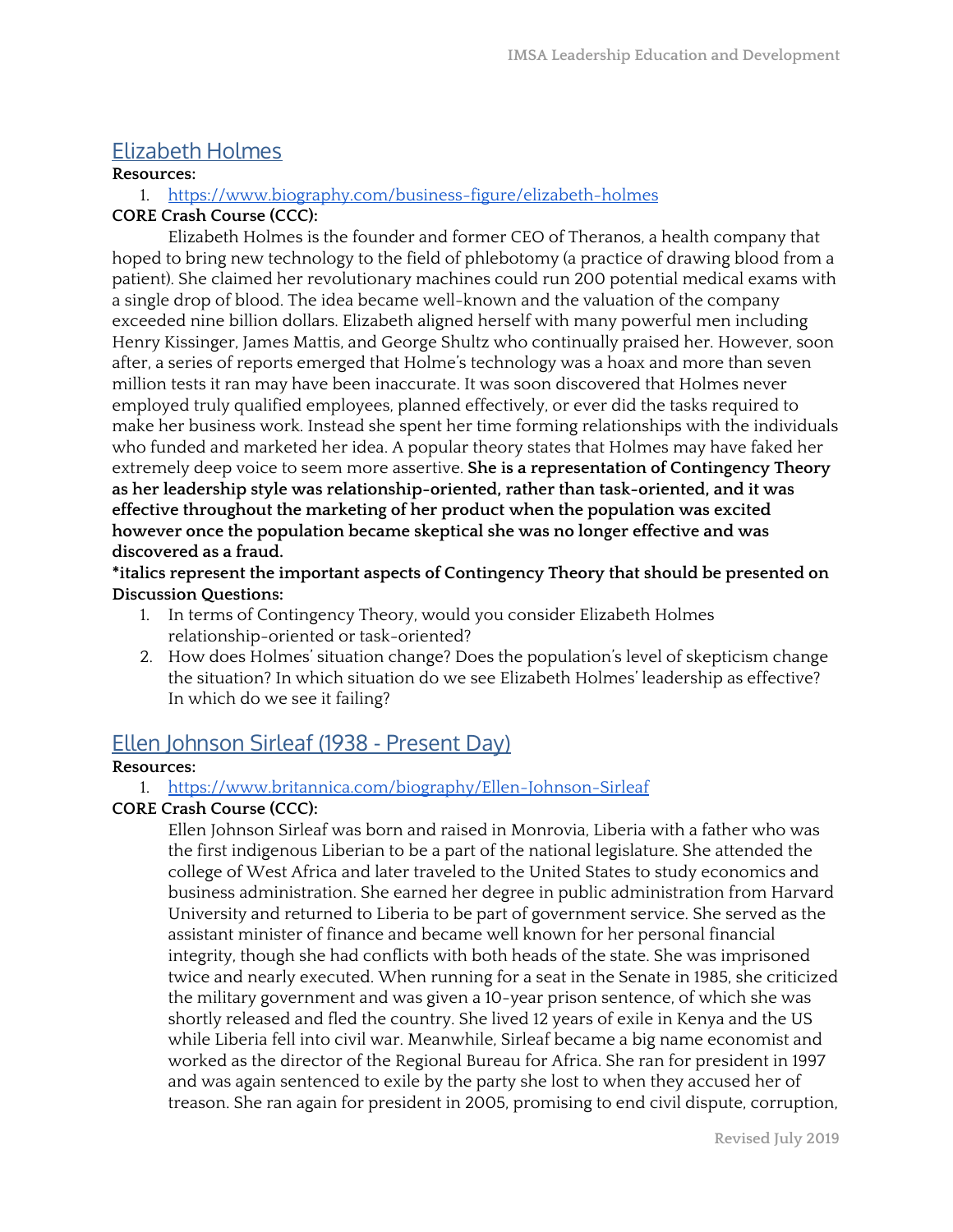establish unity, and rebuild the nation. She won the election and throughout her presidency vowed to bring back emotion and motherly leadership to the war torn country, and she stayed true to her word. Sirleaf served as Liberia's first woman president and worked to minimize and eliminate corruption by establishing a Truth and Reconciliation Committee to bring the country back to a peaceful state.

#### **Discussion Questions:**

- 1. What kind of leadership style does Ellen Johnson Sirleaf follow? Is this leadership style appropriate for her situation?
- 2. Sirleaf faced extensive hardship throughout her career. How do you think a change in Sirleaf's approach to obtaining a role in the Liberian Legislature would affect her chances? Would this be a better alternative than to stick to her truth?
- 3. What kind of score do you think Sirleaf would have on the LPC scale? Does her situation meet her style based on the three factors?

# Examples of Situational Leadership

### Shamma bint Suhail Faris Al Mazrui (1993 - Present Day)

**Resources:**

- **4.** <https://upclosed.com/people/shamma-al-mazrui/>
- **5.** [https://es-la.facebook.com/unitednations/videos/live-from-unga-with-shamma-suha](https://es-la.facebook.com/unitednations/videos/live-from-unga-with-shamma-suhail-faris-al-mazrui/10155817232465820/) [il-faris-al-mazrui/10155817232465820/](https://es-la.facebook.com/unitednations/videos/live-from-unga-with-shamma-suhail-faris-al-mazrui/10155817232465820/)

#### **CORE Crash Course (CCC):**

Shamma bint Suhail Faris Al Mazrui was born in Abu Dhabi to an upper class family, when her father was the Chairman of Dubai Investments Board of Directors. Al Mazrui attended the International School of Choueifat, Abu Dhabi, and earned a bachelors in economics from NYU and a Masters in Public Policy from the University of Oxford. Al Mazrui worked in private equity in Abu Dhabi as well as as a policy analyst at the UAE Mission to the UN. She also had an internship at the UAE Embassy in Washington D.C. Since then, she has had a variety of leadership positions and has fought adversity in each of them as a woman of today's youth, In February 2016, Al Mazrui was appointed the Minister of State for Youth Affairs at the age of 22, which made her the youngest member of the UAE cabinet and youngest government minister in the world. She had to change the approach she took to managing her position numerous times to reach this point and have continued success as a young woman in the UAE. As the minister, she presides over the National Youth Council and establishes youth circles that allow young people to participate in collaborative meetings to discuss major world issues. She has also served on a variety of other government committees such as the Special Olympics UAE Board and the Education and Human Resources Council, where she has, once again, demonstrated strength and adaptability as a young leader..

#### **Discussion Questions:**

- 5. Based on the teams that Al Mazrui works with, what leadership styles do you think she uses from the spectrum of Situational Leadership?
- 6. Al Mazrui was appointed to many of her positions by high ranking officials that requested for her specifically to be there, though she still faces some sort of adversity in the workplace, being 1 of 8 women out of 29 board cabinet members. What aspects of her leadership style can she enhance to possibly improve this situation?
- 7. How do you think Al Mazrui changes her leadership style when working with older vs.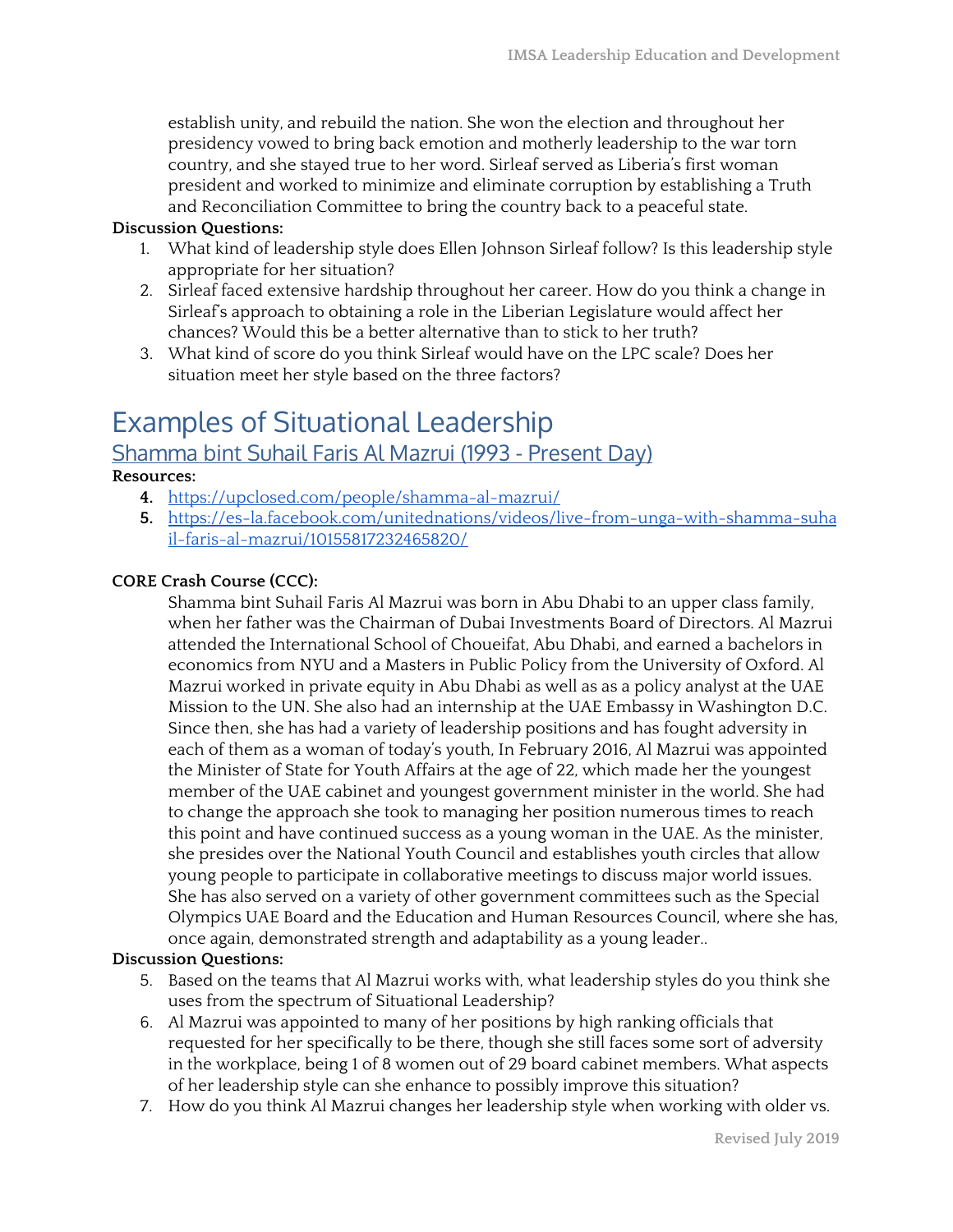younger people in the UAE?

### Sarah Kay (1988 - Present Day)

#### **Resources:**

3. <https://www.teachingchannel.org/blog/2018/03/14/tch-talks-sarah-kay-project-voice> Video to show:

4. [https://www.ted.com/talks/sarah\\_kay\\_if\\_i\\_should\\_have\\_a\\_daughter/transcript?language=](https://www.ted.com/talks/sarah_kay_if_i_should_have_a_daughter/transcript?language=en) [en](https://www.ted.com/talks/sarah_kay_if_i_should_have_a_daughter/transcript?language=en)

#### **CORE Crash Course (CCC):**

Sarah Kay is an American poet, especially well known for her spoken word poetry. She attended Grinnell College, earning an honorary doctorate in humane letters as well as a Masters in teaching from Brown University. She is also the co-director and founder of Project VOICE, which is a group dedicated to using spoken word poetry to educate and inspire students around the world. She is also well known for her 2011 TED talk, "If I Should Have A Daughter," with over 10 million views online. With Project VOICE, she has had the opportunity to travel all across the world, visiting countries including India, Singapore, the Philippines, the UK and more. In each environment she visits, she is tasked with a different set of challenges and is pushed to reach every kid in her classroom, regardless of the tremendous struggle it can take to get there. However, through adaptability, she has proven to be a remarkable cultivator of youth intelligence. Often in her speeches, she discusses the difficulty of teaching kids in a large group setting and still being able to foster individual success.

#### **Discussion Questions:**

- 1. Which leadership style would be best suited to the problem Sarah Kay faces in reaching all of her students? Why?
- 2. In big group settings, is the success of the leader and their fit to the dynamic determined by the success of individuals or the success of the group?
- 3. What kind of unique challenges might a leader face when moving between different, large groups, and how could they go about dealing with them?

# **Activities**

### It's a dance off! (20 min)

**Resources: -** A pre-prepared dance for the students to teach (you may want to print out instructions)

<https://www.youtube.com/watch?v=QA46-CGXkt0> (1:16 to end)

**Instructions:** At the start of the activity, choose three students from the class who do well with direction. Away from the rest of the class, assign each of the three students a different Situational Leadership behavior (Delegating, Supporting, Coaching, Directing) to teach a dance to the rest of their class. Each one of those students will teach a group utilizing their respective style.

**Purpose:** The different teaching styles will have varying levels of success in teaching the dance. Students will be able to see the importance of adjusting your style for the task at hand by seeing how teaching styles act as crucial aspects of leadership.